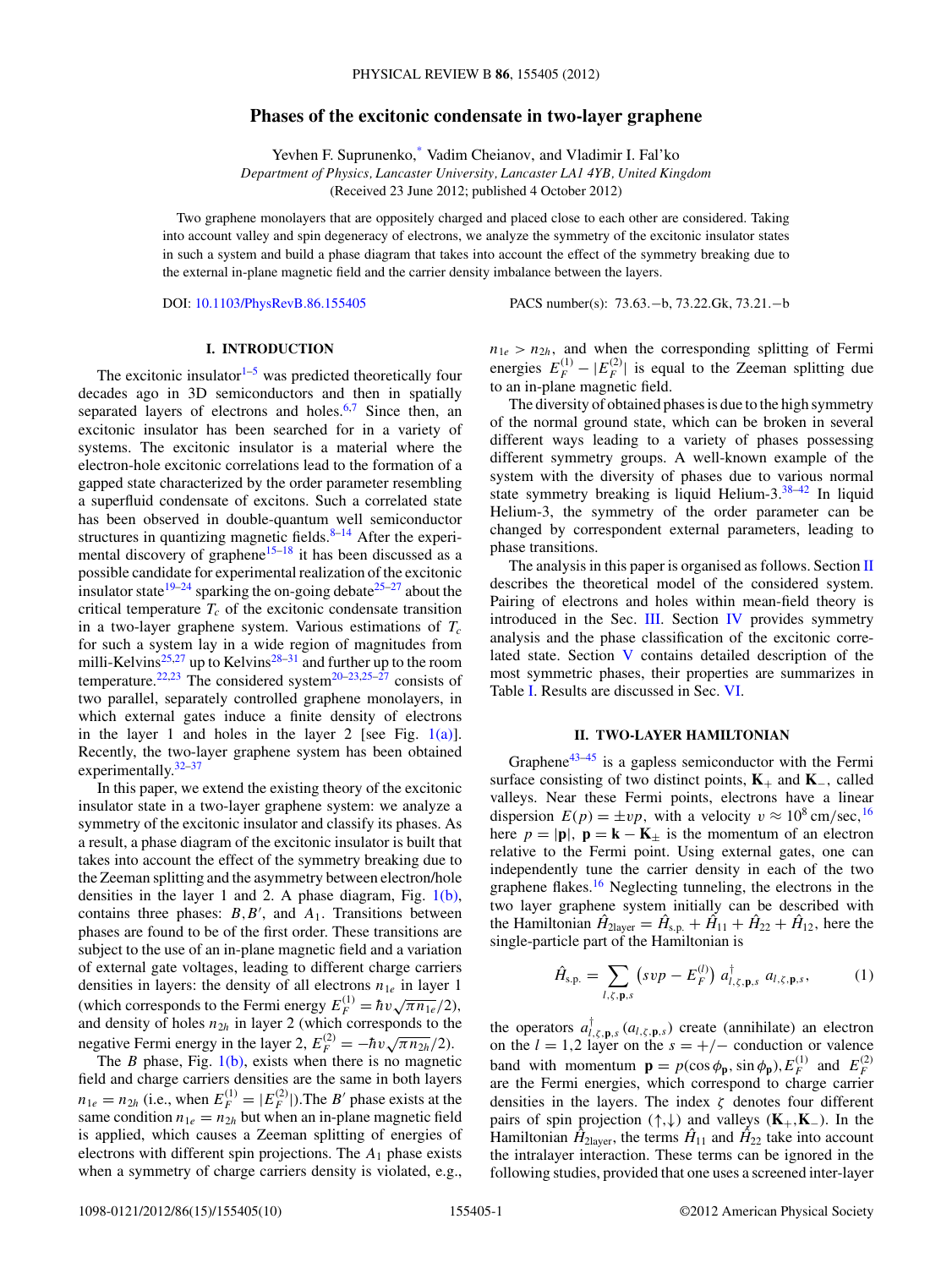<span id="page-1-0"></span>

FIG. 1. (a) The excitonic condensation due to an electron-hole pairing is studied in the system of two spatially separated graphene monolayers with an excess of electrons on layer 1 and a lack of electrons on layer 2. (b) The schematic phase diagram of the excitonic condensation in the system at different values of a Zeeman splitting and different values of the asymmetry between Fermi energies in layer 1 and 2,  $\epsilon_Z = \mu_B |\mathbf{h}|$  is the Zeeman energy in an in-plane magnetic field **h***.*

interaction in the term  $\hat{H}_{12}$ . Hence in  $\hat{H}_{12}$ , we keep only those terms that contribute to the BCS mean-field theory,  $46$ absorbing other contributions into a renormalization of the velocity and the Fermi energy in the single particle part [\(1\)](#page-0-0) of the Hamiltonian

$$
\hat{H}_{12} = -\sum_{\mathbf{p}, \mathbf{p}', s, s'} V(|\mathbf{p} - \mathbf{p}'|) \frac{1 + ss'\cos(\phi_{\mathbf{p}} - \phi_{\mathbf{p}'})}{2} \times \sum_{\zeta, \zeta'} a_{1, \zeta, \mathbf{p}, s}^{\dagger} a_{2, \zeta', \mathbf{p}', -s'}^{\dagger} a_{1, \zeta, \mathbf{p}', s'} a_{2, \zeta', \mathbf{p}, -s}. \tag{2}
$$

The scattering process, described by  $\hat{H}_{12}$ , is shown on Fig. 2. The function  $V(q)$  denotes a screened Coulomb interaction in the static limit  $V(q) = V(q, \omega \ll q)$ . The factor  $[1 + ss' \cos(\phi_{\mathbf{p}} - \phi_{\mathbf{p}'})]/2$  in Eq. (2) reflects chiral properties of electrons related to the sublattice composition of electronic Bloch wave functions.[44,45](#page-9-0) These chiral properties of electrons result in the suppressed backwards scattering if an electron does not change the energy band upon scattering  $(s s' = +)$ , otherwise  $(s s' = -)$  the electron can not forward scatter.<sup>[47](#page-9-0)</sup>

## **III. EXCITONIC PAIRING, MEAN-FIELD ORDER PARAMETER**

The excitonic insulator state of the electron-hole liquid is characterized by the electron-hole correlations on the Fermi surface, Fig. 3. Mathematically, it means that in the excitonic



FIG. 2. A typical transition which is described by  $\hat{H}_{12}$  in Eq. (2). Indices  $l = 1$  or 2,  $\zeta$ , **p**, and *s* denote a layer, a pair of the spin projection and valley, a momentum of an electron, and a conduction  $s = +$  or valence  $s = -$  band.



FIG. 3. The excitonic electron-hole bound state in the two-layer graphene. The left-hand side of the figure shows the electron's spectrum in graphene layers 1 and 2. An electron on the Fermi surface in the layer 1 is shown as a fulfilled circle. Absence of an electron on the Fermi surface in layer 2 is shown as an empty circle. Closed line around both circles represents an excitonic pairing, which is developed due to a Coulomb interaction (shown as a wavy line). The right-hand side of the figure shows the coincided Fermi circles in both layers at Fermi momentum  $p_F$ .

insulating state there is a nonvanishing ground-state average F of electron operators:

$$
F_{\zeta\zeta',s}(\mathbf{p}) = \langle a_{2,\zeta',\mathbf{p},-s}^{\dagger} a_{1,\zeta,\mathbf{p},+s} \rangle.
$$
 (3)

For the existence of the nonzero ground-state average F, it is crucial that Fermi surfaces for electrons and holes coincide.[46,48](#page-9-0) Due to the electron-hole symmetry of the energy spectrum in graphene, the electron-hole excitonic correlations (3) in the considered system are most developed when the density of electrons in the layer 1 is equal to the density of holes in the layer 2,  $n_{1e} = n_{2h}$ , or, in terms of Fermi energies  $E_F^{(1)} = -E_F^{(2)}$ , Fig. 3. However, apart from this condition there can be certain other external conditions when excitonic correlations (3) can be developed. Thus, although the excitonic insulator state disappears when the symmetry  $n_{1e} = n_{2h}$  is violated by external gates, we show below that excitonic correlations can be restored by the in-plane magnetic field. Based on the detailed analysis of excitonic correlations in monolayer graphene in the in-plane magnetic field, which is done by Aleiner and co-authors, $19$  we show that the excitonic insulator state can exist in various phases in the two-layer graphene system.

In order to study phases of the excitonic insulator state at different external conditions, firstly, we apply the standard mean-field approximation.<sup>[46](#page-9-0)</sup> We assume that the product of the operators  $a_{2,\zeta',\mathbf{p},-s}^{\dagger}a_{1,\zeta,\mathbf{p},s}$  weakly deviates from its nonvanishing ground-state average. We expand the interacting part  $\hat{H}_{12}$ , Eq. (2), of the Hamiltonian  $\hat{H}_{2\text{layer}}$  up to the linear order with respect to these small deviations and neglect constant terms. The mean-field Hamiltonian of the system becomes

$$
\hat{H}_{\rm mf} = \hat{H}_{\rm s.p.} + \sum_{\mathbf{p}, s, \zeta, \zeta'} [a_{1,\zeta,\mathbf{p},s}^{\dagger} \Delta_{\zeta\zeta',s}(\mathbf{p}) a_{2,\zeta',\mathbf{p},-s} + \text{H.c.}], \quad (4)
$$

where H.c. stands for "Hermitian conjugate," and

$$
\Delta_{\zeta\zeta',s}(\mathbf{p}) = -\sum_{\mathbf{p}',s'} \mathbf{F}_{\zeta\zeta',s'}(\mathbf{p}')V(|\mathbf{p}-\mathbf{p}'|)
$$

$$
\times \frac{1 + ss'\cos(\phi_{\mathbf{p}} - \phi_{\mathbf{p}'})}{2}.
$$
(5)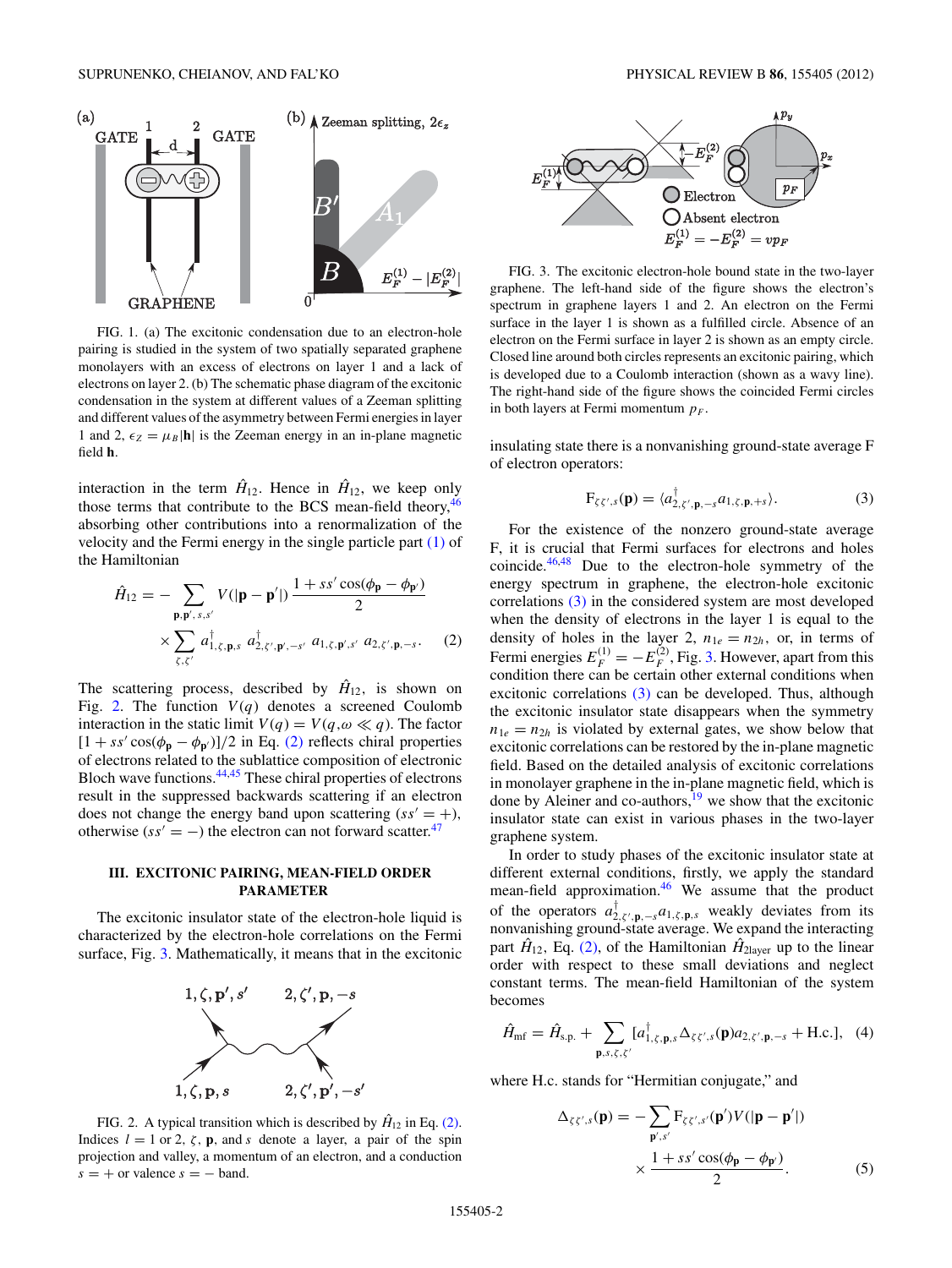<span id="page-2-0"></span>Quantities  $\Delta_{\zeta\zeta',s}(\mathbf{p})$  form the matrix  $\Delta$  of the order parameter. Index *ζ* denotes four different pairs of spin projections and valleys ( $\uparrow$  **K**<sub>+</sub>,  $\uparrow$  **K**<sub>−</sub>,  $\downarrow$  **K**<sub>+</sub>,  $\downarrow$  **K**<sub>−</sub>). Thus in the spin⊗valley space the order parameter is given by the  $4 \times 4$  matrix  $\Delta$  with matrix elements given by Eq.  $(5)$ . For brevity, we omit index *s* and momentum **p** in the notation for the order parameter  $\Delta$ .

For further analysis it is convenient to rewrite the Hamilto-nian [\(4\)](#page-1-0) as follows:  $\hat{H}_{\text{mf}} = \sum_{\zeta, \mathbf{p}, \mathbf{s}} \Psi_{\zeta, \mathbf{p}, \mathbf{s}}^{\dagger} H_{\text{mf}}(\mathbf{p}, s) \Psi_{\zeta, \mathbf{p}, \mathbf{s}},$  where  $\Psi_{\zeta, \mathbf{p}, \mathbf{s}} = (a_{1, \zeta, \mathbf{p}, +\mathbf{s}}, a_{2, \zeta, \mathbf{p}, -\mathbf{s}})^T$  and

$$
H_{\rm mf}(\mathbf{p},s) = \begin{pmatrix} (svp - E_F)\mathbb{1} & \Delta \\ \Delta^\dagger & -(svp - E_F)\mathbb{1} \end{pmatrix} . \tag{6}
$$

Here, all elements of the matrix  $H_{\text{mf}}$  are  $4 \times 4$  matrices in the spin⊗valley space: diagonal elements have structure of the identity matrix  $\mathbbm{1}$  in this space, whereas  $\Delta$  is given by some  $4 \times 4$  matrix, whose structure is identified in this paper for each phase of the excitonic correlated state. The matrix of the order parameter  $\Delta$  describes the correlations between conduction/valence electrons in the layers 1 and 2 below a critical temperature *Tc*.

Nevertheless, the phase classification can be made regardless of the value of the transition temperature  $T_c$ . Assuming that the excitonic insulator state can be observed in two-layer graphene system, we analyze the symmetry of the mean field Hamiltonian [\(4\)](#page-1-0) and the order parameter  $\Delta$ . As a result the classification of all phases of the excitonic insulating state of the two-layer graphene system is presented in the next section, and a detailed discussion of each phase is presented in Sec. [V.](#page-3-0)

#### **IV. SYMMETRY ANALYSIS OF THE CORRELATED STATE**

The analysis in this section is based on the idea of breaking of the initial symmetry of the hamiltonian by the order parameter. The initial symmetry group *G* of the Hamiltonian  $\hat{H}_{2\text{layer}}$ is formed by global unitary transformations of an electronic single-particle state in the four-component spin⊗valley space independently in the layers 1 and 2. These transformations are represented by independent matrices  $U^{(1)}$  and  $U^{(2)}$  in layers 1 and 2, respectively. Therefore the group *G* is given by the direct product of corresponding unitary groups *U*4:

$$
G = U_4^{(1)} \times U_4^{(2)}.\t\t(7)
$$

Unitary group  $U_4^{(l)}$ ,  $l = 1, 2$ , consists of  $4 \times 4$  unitary matrices U(*<sup>l</sup>*) , which perform transformations of electron's operators in the *l*th layer as follows:

$$
a_{l,\zeta,\mathbf{p},s} \to \sum_{\zeta'} U_{\zeta\zeta'}^{(l)}, a_{l,\zeta',\mathbf{p},s}.
$$
 (8)

Thus, as it is seen from Eqs.  $(4)$  and  $(6)$ , under symmetry transformations (8) the order parameter  $\Delta$  transforms as

$$
\Delta \longrightarrow U^{(1)\dagger} \Delta U^{(2)}.
$$
 (9)

This implies that the Hamiltonian of the system is not invariant under the action of the group *G* any longer. However, for any fixed nonzero  $\Delta$ , there is always some subgroup *H* of the group *G*,  $H \subset G$ ,  $H \neq G$ , such that all transformations from the group *H* do not transform  $\Delta$ , i.e., the order parameter  $\Delta$ 

remains invariant:

$$
\mathbf{U}_{H}^{(1)\dagger} \Delta \mathbf{U}_{H}^{(2)} = \Delta. \tag{10}
$$

Such transformations  $U_H^{(1)}$  in layer 1 and  $U_H^{(2)}$  in layer 2 form a symmetry group *H*:

$$
\begin{pmatrix} \mathbf{U}_{\mathbf{H}}^{(1)} & 0\\ 0 & \mathbf{U}_{H}^{(2)} \end{pmatrix} \in H \subset G. \tag{11}
$$

Only transformations from the group *H* leave the ground state of the excitonic insulator invariant, i.e., only these transformations leave the mean-field Hamiltonians [\(4\)](#page-1-0) and (6) invariant:

$$
\begin{pmatrix} \mathbf{U}_{\mathbf{H}}^{(1)\dagger} & 0\\ 0 & \mathbf{U}_{H}^{(2)\dagger} \end{pmatrix} H_{\text{mf}}(\mathbf{p},s) \begin{pmatrix} \mathbf{U}_{\mathbf{H}}^{(1)} & 0\\ 0 & \mathbf{U}_{H}^{(2)} \end{pmatrix} = H_{\text{mf}}(\mathbf{p},s). \quad (12)
$$

Thus the symmetry group *G* of the initial uncorrelated normal ground state of the system is broken down to the symmetry group *H* of the ground state of the excitonic insulator.

All transformations from *G,* which are not included in *H,* form the factor space  $G/H$ . These transformations change the order parameter  $\Delta$ , however, they do not change the energy of the corresponding ground state. Therefore the manifold of all matrices  $\Delta$ , which can be obtained by transformations from *G/H,* form a degeneracy space of the order parameter. Consequently, the manifold of the correspondent ground states form a phase of the correlated state. It is important to notice, that all these ground states within the same phase are described by the same symmetry group *H,* which is a symmetry group of the order parameter. Therefore phases of a correlated state can be classified by the symmetry group *H* and the degeneracy space of the order parameter.

The phase classification presented in this paper is also reminiscent of the classification of the various degeneracy spaces of the order parameter in liquid Helium-3.[38–40,42](#page-9-0) This classification principle was used in the determination of superconducting phases in nontrivial superconductors<sup>[46](#page-9-0)</sup> and superfluid phases in liquid Helium- $3.41,49$  $3.41,49$ 

In order to classify phases of the excitonic insulating state, we are going to classify the degeneracy spaces of order parameters with the same symmetry. For this, we consider the condition  $(10)$  and use the method of a singular value decomposition.[50](#page-9-0) It allows us to represent an arbitrary matrix  $\Delta$  as a product of a unitary matrix  $V^{\dagger}$ , a diagonal matrix D with real nonnegative numbers on the diagonal, and another unitary matrix V. Applying the singular value decomposition to the order parameter at any given values of *s* and **p** we obtain

$$
\Delta = \widetilde{V}_s^{\dagger}(\mathbf{p})D_s(\mathbf{p})V_s(\mathbf{p}). \tag{13}
$$

However, first of all, we notice that in the considered system, the lowest ground-state energy is realized when matrices V, V do not depend on momentum **p** and index  $s = \pm$ . The reason for this is that in such a case in the expression for the ground-state energy there is a cancellation of the product of matrices V and  $V^{\dagger}$  (V and  $V^{\dagger}$ ) into a unit matrix. Such a cancellation leads to the maximal negative contribution to the ground-state energy, and therefore the energy of the ground state achieves its minimal value. If we assume that unitary matrices in Eq. (13) depend on momentum **p** and index  $s = \pm$ , then unitary matrices at different momenta **p***,***p**<sup> $\prime$ </sup> and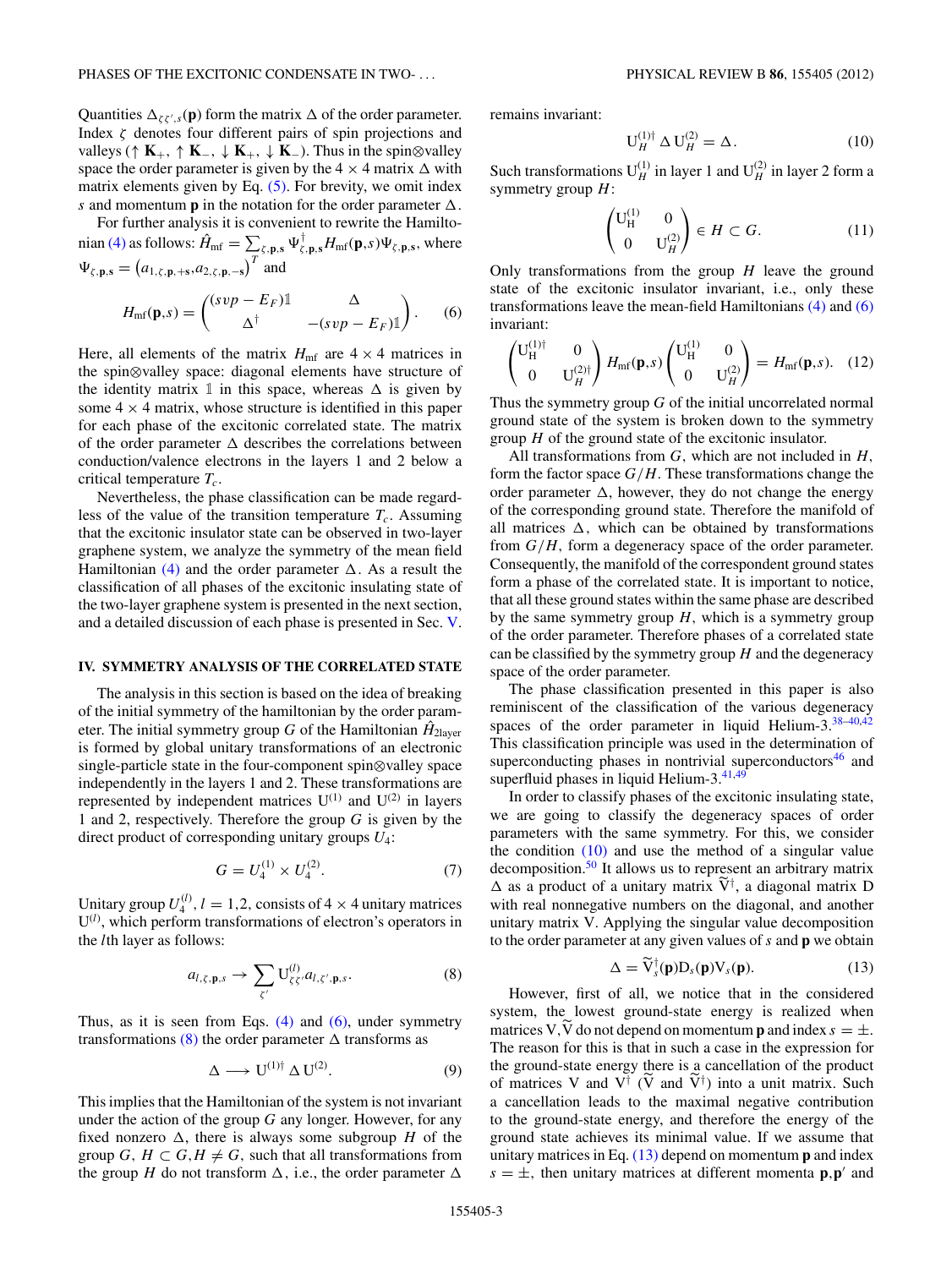<span id="page-3-0"></span>different indices  $s, s'$  do not cancel each other, which increases the ground-state energy comparatively to the previous case. Thus we conclude that in order to realize the lowest energy of the ground state, matrices V and V can not depend on the momentum **p** and index *s.* Therefore the singular value decomposition of the matrix of order parameter becomes

$$
\Delta = \widetilde{V}^{\dagger} DV,\tag{14}
$$

where in the right-hand side of the equation  $(14)$  only matrix D depends on **p** and *s,* but for brevity we omit these indices.

Second, all transformations from the group *G*, including those from the factor space  $G/H$ , do not change the diagonal elements of the matrix D*,* but change matrices V*,* V into any other unitary matrices. Thus if we introduce the notations

$$
\widetilde{\mathbf{V}}^{\prime \dagger} \equiv \mathbf{U}^{(1)\dagger} \widetilde{\mathbf{V}}^{\dagger}, \qquad \mathbf{V}^{\prime} \equiv \mathbf{V} \mathbf{U}^{(2)}, \tag{15}
$$

then under the transformation  $(8)$  and  $(9)$ , the order parameter will transform in the following way:

$$
\Delta = \widetilde{V}^{\dagger} DV \longrightarrow \Delta' = \widetilde{V}'^{\dagger} DV'. \tag{16}
$$

Thus under this transformation the diagonal matrix D does not change. Recall that the degeneracy space of the order parameter is obtained by acting on the order parameter  $\Delta$ by all transformations from the group *G* (here transformations from subgroup *H* will not change the order parameter while remaining transformations from factor-space *G/H* will create the degeneracy space of the order parameter). As long as only matrices V and V are changed by transformations from *G*, we obtain that the degeneracy space of the order parameter and a phase of the correlated state are determined only by the diagonal elements of the matrix D*.*

Finally, from the condition [\(10\)](#page-2-0) we have found that all possible degeneracy spaces of the order parameter are classified by numbers of equal and different diagonal elements in matrix D*.* In the case of physically relevant phases, there are additional restrictions on the diagonal elements of matrix D. Thus among all possible matrices  $\Delta$  only physically relevant order parameters satisfy the self-consistency equation. For the phase classification, it is sufficient to consider the BCS self-consistency equation for the order parameter. Diagonalizing the self-consistency equation by unitary matrices from Eq. (14), one obtains four equations for diagonal elements of the matrix D, each equation corresponds to some value of index  $\zeta$ . These equations have the same structure and depend on the Fermi momentum  $p_F$ . If the Fermi momentum  $p_F$  is the same for all types of electrons (for all indices  $\zeta$ ), then these four self-consistency equations are identical, and apart from a trivial zero solution they have the same nonzero solution. Hence in such situation in physically relevant phases, the arbitrary diagonal element in matrix D can be equal either to other nonzero diagonal elements, or be equal to a zero. The application of the in-plane magnetic field, in principle, changes such a description because of Zeeman splitting. However, in the case where the Fermi energy is much greater than the Zeeman energy,  $E_F \gg \epsilon_Z$ , the magnetic field does not change the situation essentially as long as it is possible to neglect the difference between Fermi momenta for electrons with opposite spin projections in the self-consistency equations. Therefore four self-consistency equations on four diagonal elements of the matrix D become approximately identical also when relatively small in-plane magnetic field ( $\epsilon_Z \ll E_F$ ) is applied.

The nonzero solution of these equations is given by the gap function  $g_s(\mathbf{p})$ , which at the Fermi surface  $(s = +, |\mathbf{p}| = p_F)$ determines a gap in the single-particle excitation spectrum. Thus we conclude that in all physically relevant phases the matrix D in the singular value decomposition (14) of the order parameter  $\Delta$  consists of zeros or non-negative diagonal elements, which approximately are equal to the gap function  $g_s(\mathbf{p})$ .

Substituting the obtained result into Eq. (14), we extract the gap function as a multiplier. Thus we conclude that the order parameter  $\Delta$  in all physically relevant phases has a form

$$
\Delta \cong g_s(\mathbf{p}) \tilde{\mathbf{V}}^\dagger \mathbf{D} \mathbf{V}.
$$
 (17)

Here, the matrix D is a diagonal matrix with 0 or 1 on the diagonal. The representation (17) becomes approximate in the case of the applied in-plane magnetic field with the condition  $\epsilon_Z \ll E_F$ . The dependence of the order parameter  $\triangle$  on variables *s* and **p** is completely given by the function *gs*(**p**)*.*

Having the matrix of the order parameter provided, the symmetry group  $H$  is found from Eq.  $(10)$ . For this, the matrix of the order parameter is represented as a single-value decomposition  $(14)$ . The constant matrices V and V are absorbed into matrices  $U_H^{(1)}$  and  $U_H^{(2)}$  of the global symmetry transformations from the symmetry group *H.* Then Eq. [\(10\)](#page-2-0) connects two unitary matrices  $VU_H^{(1)}V^{\dagger}$  and  $\widetilde{V}U_H^{(2)}\widetilde{V}^{\dagger}$  and the diagonal matrix D with 0 or 1 on the diagonal. Thus the matrices  $U_H^{(1)}$  and  $U_H^{(2)}$  of transformations from the symmetry group *H* are obtained.

## **V. PHASES**

In this section, we provide a detailed description of phases of excitonic insulator state in two-layer graphene system. Results of this section are summarized in Table [I.](#page-4-0)

### **A. The** *B* **phase**

Firstly, we consider the situation when there is no external magnetic field and when the charge carrier densities in layers are the same  $n_{1e} = n_{2h}$ . In such case, the symmetry group *G* of the two-layer Hamiltonian of the system in normal state is given in Eq. [\(7\).](#page-2-0) Under the mentioned conditions, the Fermi circle in the conduction band in layer 1 coincides with the Fermi circle in the valence band in layer 2 due to the electron-hole symmetry in graphene. Hence the nonvanishing ground-state average  $F$ , Eq.  $(3)$ , can be formed by all species of electrons. Taking into account that the ground state with the lower energy is more stable, we consider the phase when excitonic correlations are developed among all species of electrons. In such cases, the order parameter matrix  $\Delta$  and the matrix D*,* Eq. (17), are not degenerate matrices. Moreover, because there is only one Fermi circle for all species of electrons, the most stable ground state is characterized by the matrix D in Eq. (17) with equal nonzero diagonal elements, i.e., D is an identity matrix. As discussed in the previous section, this conclusion follows from the consideration of the self-consistency equation on the order parameter. Thus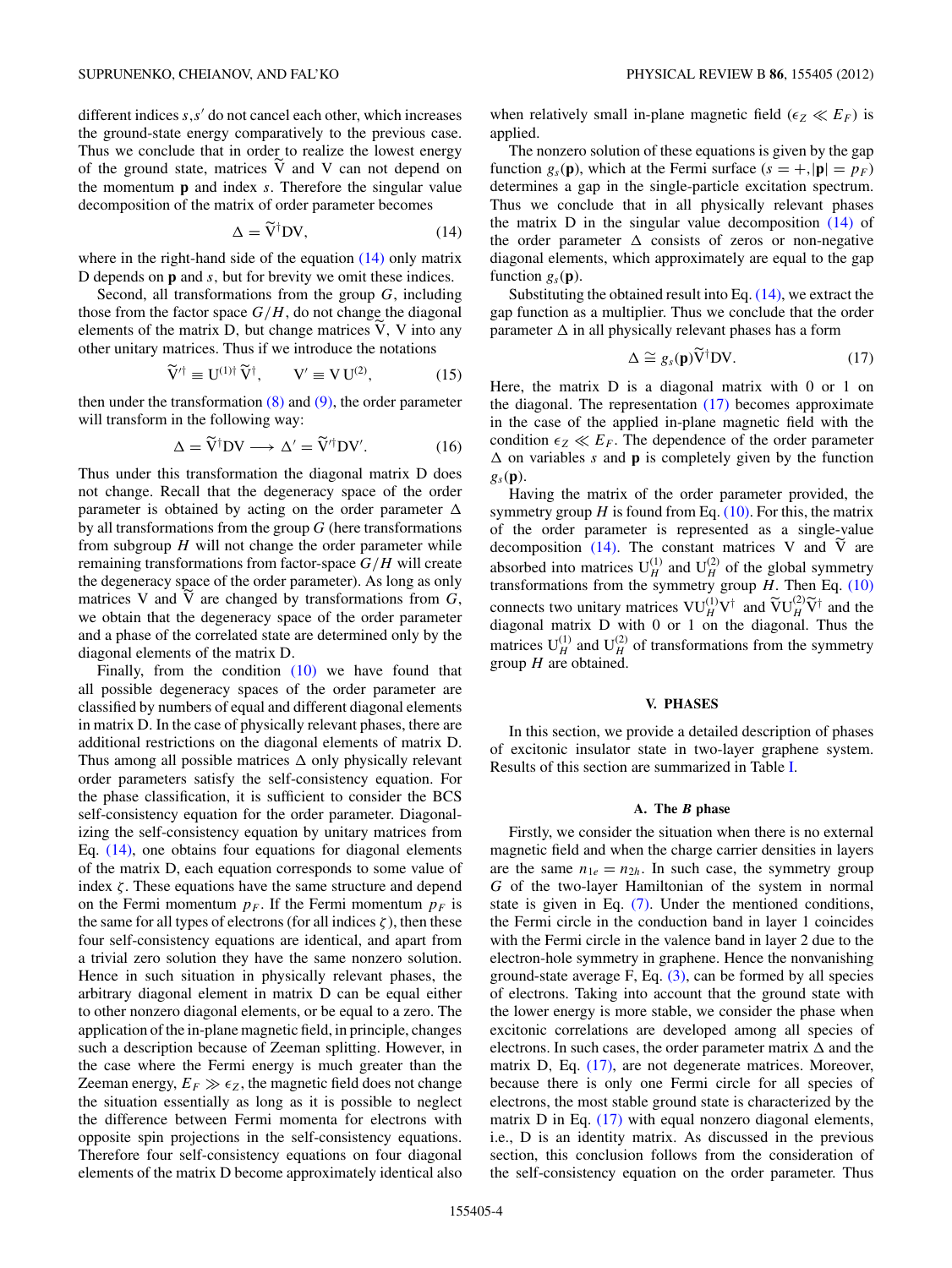<span id="page-4-0"></span>TABLE I. The phase classification of the excitonic insulating state with respect to following two external parameters: (1) Zeeman energy  $\epsilon_Z = \mu_B |\mathbf{h}|$  in an in-plane magnetic field **h** and (2) an asymmetry between the electron density  $n_{1e}$  in the layer 1 and the hole density  $n_{2h}$  in the layer 2.

| External<br>conditions                             | Symmetry group $G$<br>of the two-layer<br>Hamiltonian                                              | Phase            | Matrix structure<br>of the order<br>parameter $\Delta$<br>(here $V, \widetilde{V} \in U_4$ ) | Symmetry group $H$<br>of the order<br>parameter $\Delta$                            | dim[G/H]       | Single<br>particle<br>spectrum |
|----------------------------------------------------|----------------------------------------------------------------------------------------------------|------------------|----------------------------------------------------------------------------------------------|-------------------------------------------------------------------------------------|----------------|--------------------------------|
|                                                    |                                                                                                    | $\boldsymbol{B}$ | V                                                                                            | $U_4^{(1,2)}$                                                                       | 16             | gapped                         |
| $n_{1e} = n_{2h}$<br>$\epsilon_Z=0$                | $U_4^{(1)} \times U_4^{(2)}$                                                                       | $A'_0$           | $\widetilde{V}^{\dagger}$ Diag[1,1,1,0] V                                                    | $U_1^{(1)} \times U_3^{(1,2)} \times U_1^{(2)}$                                     | 21             | gapless                        |
|                                                    |                                                                                                    | $A'_1$           | $\widetilde{V}^{\dagger}$ Diag[1,1,0,0] V                                                    | $U_2^{(1)} \times U_2^{(1,2)} \times U_2^{(2)}$                                     | 20             | gapless                        |
|                                                    |                                                                                                    | $A'_2$           | $\widetilde{V}^{\dagger}$ Diag[1,0,0,0] V                                                    | $U_3^{(1)} \times U_1^{(1,2)} \times U_3^{(2)}$                                     | 13             | gapless                        |
| $n_{1e} = n_{2h}$<br>$\epsilon_Z > 0$              | $U_2^{(1\uparrow)}\times U_2^{(1\downarrow)}\times U_2^{(2\uparrow)}\times U_2^{(2\downarrow)}$    | B'               | $\begin{pmatrix} 0 & v \\ \tilde{v} & 0 \end{pmatrix}$                                       | $U_2^{(1\uparrow,2\downarrow)} \times U_2^{(1\downarrow,2\uparrow)}$                | 8              | gapped                         |
|                                                    |                                                                                                    |                  | $v, \tilde{v} \in U_2$                                                                       |                                                                                     |                |                                |
| $n_{1e} > n_{2h}$ <sup>a</sup><br>$\epsilon_Z > 0$ | $U_2^{(1\uparrow)} \times U_2^{(1\downarrow)} \times U_2^{(2\uparrow)} \times U_2^{(2\downarrow)}$ | A <sub>1</sub>   | $\left(\begin{matrix} v & 0 \\ 0 & 0 \end{matrix}\right)$                                    | $U_2^{(1\downarrow)} \times U_2^{(1\uparrow,2\uparrow)} \times U_2^{(2\downarrow)}$ | $\overline{4}$ | gapless                        |
|                                                    |                                                                                                    |                  | $v \in U_2$                                                                                  |                                                                                     |                |                                |

<sup>a</sup>Here, we assume parameters to be tuned so that a Fermi surface of electrons only with spin up in layer 1 coincides with the Fermi surface of holes with spin down in layer 2, for details see Fig. [6.](#page-7-0)

substituting  $D = 1$  into Eq. [\(17\),](#page-3-0) we obtain the following structure for the order parameter in spin⊗valley space:

$$
\Delta = g_s(\mathbf{p}) \mathbf{V}, \qquad \mathbf{V} \in U_4. \tag{18}
$$

Such a structure of the order parameter determines the symmetry group *H* of the ground state and the degeneracy space of the order parameter, and consequently it determines the phase of the excitonic insulator.

The symmetry group*H* of the ground state in the considered phase can be found as a group of all unitary transformations  $U_H^{(1)}$ ,  $U_H^{(2)}$  in layers 1 and 2, which leave the order parameter invariant, Eq. [\(10\).](#page-2-0) Solving the condition [\(10\)](#page-2-0) with the order parameter (18), we obtain matrices  $U_H^{(1)}$  and  $U_H^{(2)}$  of symmetry transformations in the layers 1 and 2, correspondingly. Thus, having  $U_H^{(1)}$  and  $U_H^{(2)}$ ,

$$
U_H^{(1)} = U, \qquad U_H^{(2)} = V^{\dagger} UV, \tag{19}
$$

we can express an arbitrary element of the group *H,* Eq. [\(11\),](#page-2-0) which transforms electron operators in layers 1 and 2 according to Eq. [\(8\).](#page-2-0) Omitting indices *ζ,***p***,s* we have

$$
\begin{pmatrix} a_1 \\ a_2 \end{pmatrix} \rightarrow \begin{pmatrix} \mathbf{U} & \mathbf{0} \\ \mathbf{0} & \mathbf{V}^\dagger \mathbf{U} \mathbf{V} \end{pmatrix} \begin{pmatrix} a_1 \\ a_2 \end{pmatrix} . \tag{20}
$$

Here, the matrix V is given by the fixed matrix of the order parameter (18). The unitary matrix  $U \in U_4$  is present in transformations in both layers. This means that the symmetry group  $H$  of the ground state in the considered phase  $(18)$ consists of the combined transformations in both layers 1 and 2. The unitary group of the combined transformations in layers

1 and 2 is denoted as  $U_4^{(1,2)}$ ,

$$
\begin{pmatrix} \mathbf{U} & \mathbf{0} \\ \mathbf{0} & \mathbf{V}^\dagger \mathbf{U} \mathbf{V} \end{pmatrix} \in U_4^{(1,2)} \equiv H. \tag{21}
$$

The combined transformations from the group  $U_4^{(1,2)}$  can also be described in terms of generators of these transformations. For this, each element of the group is written as the exponential function of the element of the group's algebra:

$$
\begin{pmatrix} \mathbf{U} & 0 \\ 0 & \mathbf{V}^\dagger \mathbf{U} \mathbf{V} \end{pmatrix} = \exp[i\vec{\theta}\vec{\Gamma}_H] \in H,\tag{22}
$$

where  $\theta$  is a vector of real variables and a vector  $\Gamma_H$  consists of generators of the group *H.* For the considered phase, these generators are

$$
(\Gamma_H)_m \equiv \begin{pmatrix} \lambda_m & 0 \\ 0 & \text{V}^\dagger \lambda_m \text{V} \end{pmatrix}, \quad m = 0, 1, \dots, 15. \tag{23}
$$

In contrast to Eq. (23) transformations, which change the order parameter and create a degeneracy space *G/H,* are described by the following generators:

$$
(\Gamma_{G/H})_m \equiv \begin{pmatrix} \lambda_m & 0 \\ 0 & -\mathrm{V}^\dagger \lambda_m \mathrm{V} \end{pmatrix}, \quad m = 0, 1, \dots, 15. \tag{24}
$$

Here, the 2 × 2 block matrices  $(\Gamma_H)_m$  and  $(\Gamma_{G/H})_m$  act in the space of layers 1 and 2, the matrix  $\lambda_m$  acts on the spin⊗valley basis in the layer 1 and matrices  $\pm V^{\dagger} \lambda_m V$  acts on the basis  in layer 2. The spin⊗valley basis  is the same in both layers. Matrices  $\lambda_m$  are  $4 \times 4$  Hermitian traceless matrices of generators of transformations from the unitary group *U*4*.*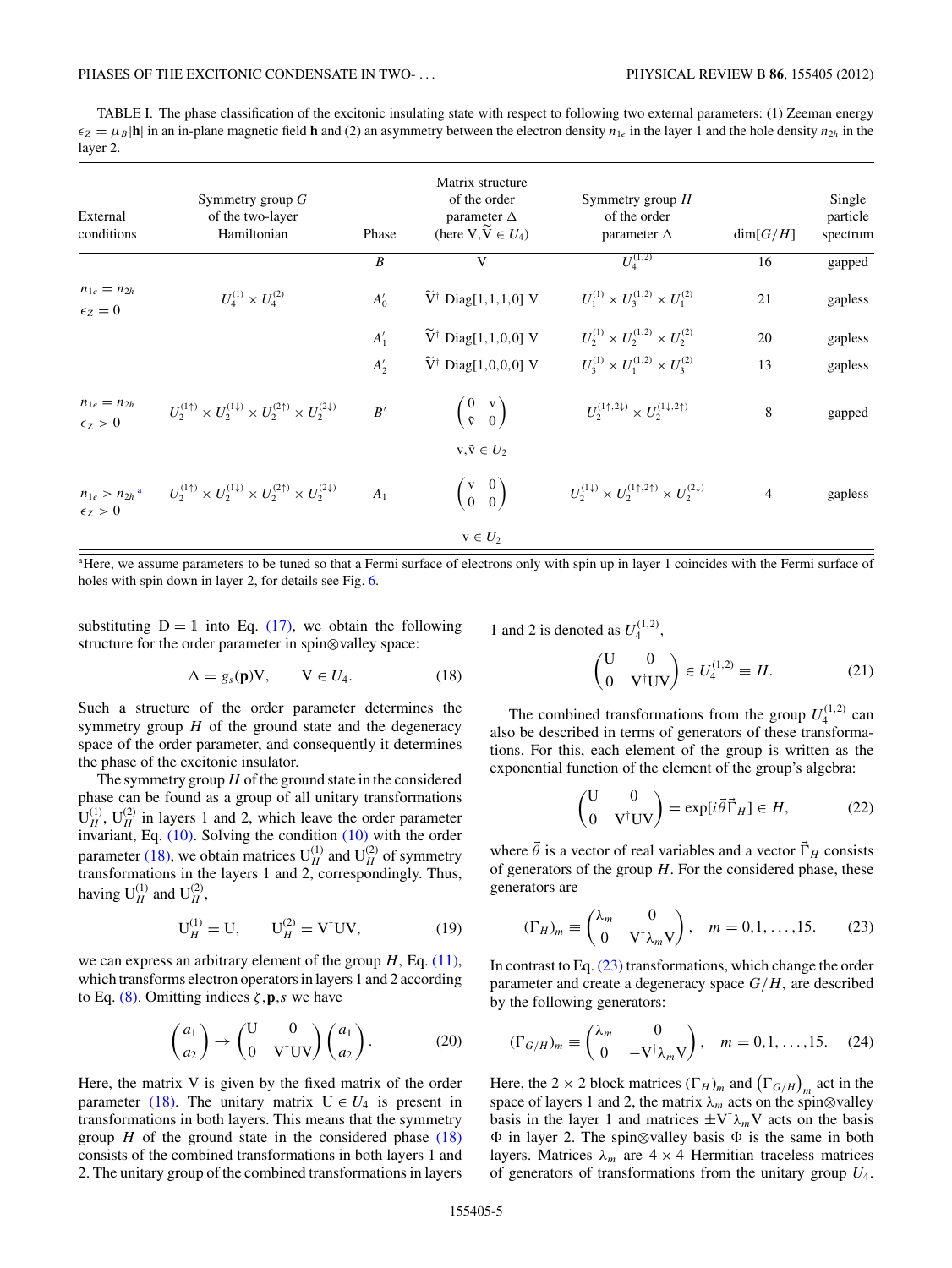<span id="page-5-0"></span>

FIG. 4. In the *B* phase within the excitonic paired state, the electron on the Fermi surface in the layer 1 (grey circle) is characterized by the index  $\zeta$  in the spin⊗valley basis  $\Phi$ , and the absent electron (white circle) in the layer 2 is characterized by the same index  $\zeta$  but in the spin⊗valley basis  $\nabla \Phi$ , which is transformed by the matrix of the order parameter V.

The total number of generators  $\Gamma_{G/H}$ , Eq. [\(24\),](#page-4-0) equals to the dimension of the degeneracy space  $G/H$ , dim $[G/H]$ . In the *B* phase,  $dim[G/H] = dim[G] - dim[H] = 32 - 16 = 16$ .

The electron operators in the second layer can be transformed by the matrix of the order parameter:  $Va_2 \rightarrow a'_2$ , see Eqs. [\(18\)](#page-4-0) and [\(4\),](#page-1-0) or, equivalently, the spin⊗valley basis in layer 2 can be transformed by the matrix of the order parameter. In such a case from Eqs.  $(20)$  and  $(23)$  it follows, that the transformation from the group  $H$ , in contrast to the transformation from  $G/H$ , can be represented by identical transformations in both layers. These identical transformations act by the same matrix U on the spin⊗valley basis  in the layer 1 and on the transformed spin⊗valley basis V in the layer 2, Fig. 4. Hence the matrix of the order parameter  $(18)$ defines the relative unitary rotation of the spin⊗valley basis  in layer 2 with respect to layer 1. It signifies the relative symmetry breaking: the ground state is not invariant under unitary transformations of the basis  $\Phi$  in one layer relatively to the basis  $\Phi$  in another layer. The basis  $\Phi$  in layer 1 is "locked" relatively to the basis  in layer 2 by the matrix of the order parameter that defines the relative unitary rotation of one basis with respect to another.

Because of the presence of the relative symmetry breaking by the order parameter [\(18\),](#page-4-0) the phase discussed here resembles the superfluid *B* phase in the liquid Helium-3. $38-41,46$  In *B* phase, the matrix of the order parameter is not degenerate. It means that all species of charge carriers develop excitonic correlations, therefore a single-particle excitation spectrum is gapped.

The external conditions ( $\epsilon_Z = 0$ ,  $n_{1e} = n_{2h}$ ) for the *B* phase can be violated by an in-plane magnetic field or by external gates. However, the excitonic correlations continue to exist in the *B* phase until the difference of radiuses of Fermi circles is bigger than  $2g_{+}(p_F)/v$ , where  $g_{+}(p_F)$  is a gap in a single-particle excitation spectrum in the *B* phase. Indeed, such behavior can be seen, if one creates an asymmetry between charge carriers densities in layers, which can be expressed in terms of a shift  $\delta E_F > 0$  of Fermi energies:  $E_F^{(1)} = E_F + \delta E_F$ ,  $E_F^{(2)} = -E_F + \delta E_F$ . Substituting these values to the mean-field Hamiltonian [\(4\)](#page-1-0) and finding its eigenvalues, one obtains $46$  two branches of excitation spectrum  $\varepsilon_s^{(\pm)}(p) = \sqrt{(svp - E_F)^2 + g_s^2(p)} \pm \delta E_F$ . At values  $\delta E_F =$  $g_{+}(p_F)$ , one of branches of excitation spectrum becomes zero at  $s = +, p = p_F$ . At this situation the excitonic pairing stops being energetically favorable and the system appears in the normal state via a first-order phase transition. In similar way, when Fermi circles for charge carriers with opposite spin projection are separated by  $2g_{+}(p_F)/v$  due to an in-plane magnetic field, excitonic correlations between charge carriers on these Fermi circles vanish. This fact is schematically shown in the phase diagram Fig.  $1(b)$ : at the borders of the *B* phase in the phase diagram excitonic correlations are no longer energetically stable and the excitonic insulator state transforms into either a normal state or into another phase via a first-order phase transition.

## **B.** The  $A'_0$ ,  $A'_1$ , and  $A'_2$  phases

In this section, we consider phases under the same external conditions as in *B* phase, thus the symmetry group *G* is again given by Eq. [\(7\).](#page-2-0) We consider phases where order parameters are characterized by the degenerate matrices of rank *r <* 4*.* In such phases, only a part of electron species develop excitonic correlations, therefore the single-particle excitation spectrum is gapless for certain species of electrons. The matrix of the order parameter can be chosen as follows, compare with Eq. [\(17\):](#page-3-0)

$$
\Delta = g_s(\mathbf{p}) \widetilde{\mathbf{V}}^\dagger \text{Diag}[a, b, c, 0] \mathbf{V}, \qquad \widetilde{\mathbf{V}}^\dagger, \mathbf{V} \in U_4. \tag{25}
$$

Here, the diagonal matrix Diag determines the order parameter in phases, which are denoted as  $A'_0$ ,  $A'_1$ ,  $A'_2$ : numbers  $(a,b,c)$ are given by  $(1,1,1)$  in  $A'_0$  phase,  $(1,1,0)$  in  $A'_1$  phase, and  $(1,0,0)$  in  $A'_2$  phase. Using the transformed electron operators  $Va_1$  in the layer 1 and  $Va_2$  in the layer 2, see Eqs. [\(4\)](#page-1-0) and (25), the self-consistency equation on the order parameter becomes diagonal, and only first *r* out of four equations for diagonal elements will have nonzero solutions. We assume that in the self-consistency equations we can use the screened interaction among charge carriers in the system in normal state.<sup>[27](#page-9-0)</sup> In this case, self-consistency equations in  $A'_0, A'_1, A'_2$ phases are identical to self-consistency equations in *B* phase, therefore their nonzero solutions are given by the same gap function  $g_s(\mathbf{p})$ .

Substituting the order parameter in the symmetry condition [\(10\)](#page-2-0) one obtains matrices of symmetry transformations in layer 1 and 2, for example for  $A'_1$  phase one gets

$$
\mathbf{U}_{H}^{(1)} = \widetilde{\mathbf{V}}^{\dagger} \begin{pmatrix} \mathbf{u} & 0 \\ 0 & \mathbf{u}' \end{pmatrix} \widetilde{\mathbf{V}}, \quad \mathbf{U}_{H}^{(2)} = \mathbf{V}^{\dagger} \begin{pmatrix} \mathbf{u} & 0 \\ 0 & \mathbf{u}'' \end{pmatrix} \mathbf{V}, \tag{26}
$$

where

$$
\mathbf{u} \in U_2^{(1,2)}, \quad \mathbf{u}' \in U_2^{(1)}, \quad \mathbf{u}'' \in U_2^{(2)}.\tag{27}
$$

Here, similarly to the *B* phase, the  $2 \times 2$  unitary matrix u determines the combined unitary rotations of the first two components of the spin⊗valley basis V in layer 1 and the first two components of the spin⊗valley basis V in layer 2. Therefore such phase is characterized by a partial relative symmetry breaking. Remaining matrices  $u', u'' \in U_2$  determine independent unitary rotations of the other two components of corresponding spin⊗valley basis in layers. These other two components correspond to quasiparticle's states that do not contribute to the excitonic condensation, their single-particle excitation spectrum is gappless. Therefore only two out of four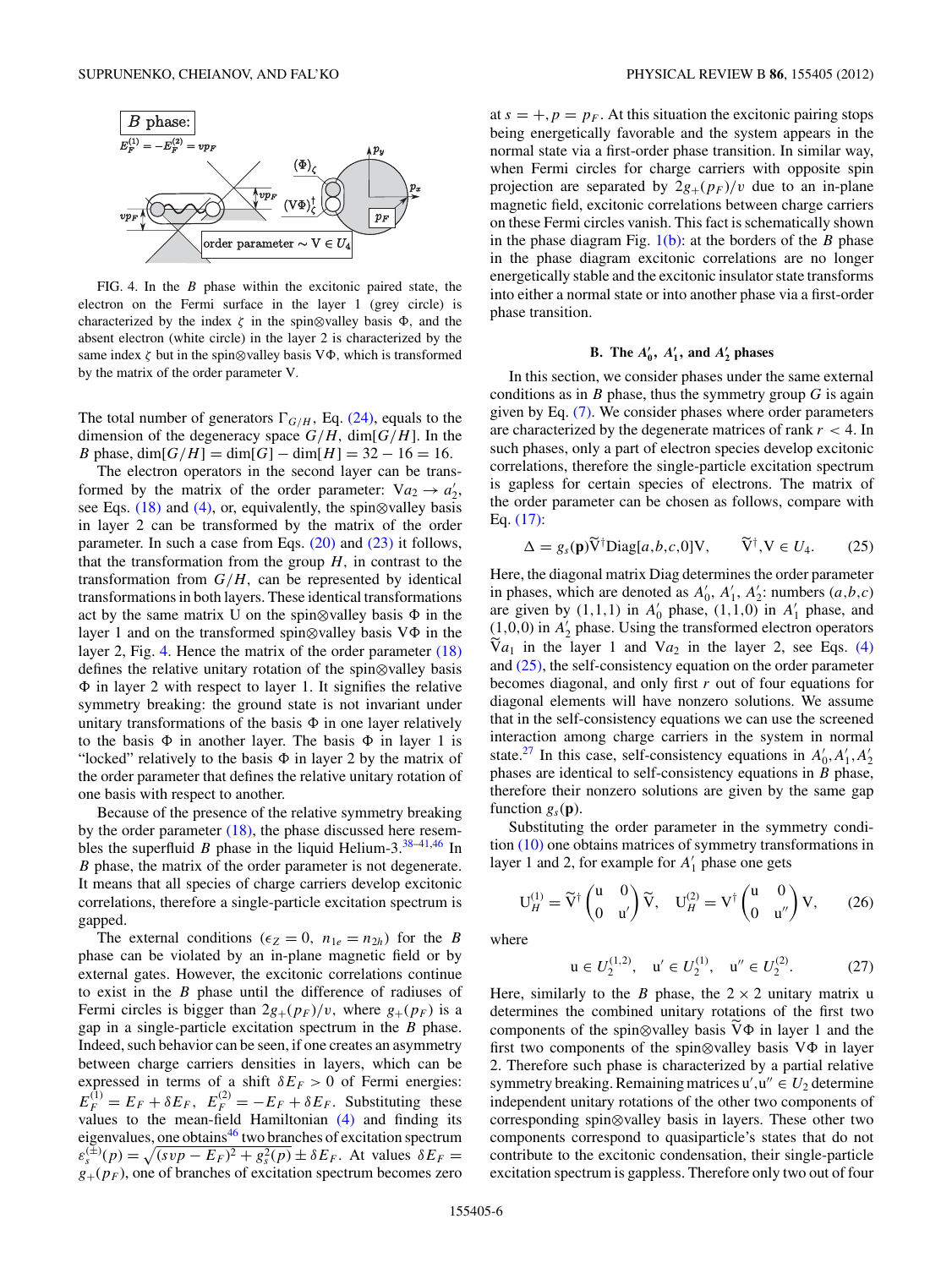<span id="page-6-0"></span>electron's species are involved in the excitonic condensation. Because of this, such a phase is similar to the superfluid *A*<sup>1</sup> phase of liquid Helium-3, where paired states with only one spin projection  $S_z = +1$  are present in the condensate.<sup>46</sup> The *A*<sup>1</sup> phase of Helium-3 exists only in magnetic field, in order to underline the stability of the phase in the absence of the magnetic field we denote the phase discussed here by an additional prime, therefore it is denoted as the  $A'_1$  phase of the excitonic insulator. Other phases with degenerate matrices of order parameters are denoted as  $A'_0$  and  $A'_2$ .

In phases  $A'_0$ ,  $A'_1$ , and  $A'_2$  the number of nonzero diagonal elements in the diagonal matrix Diag determines the rank *r* of the symmetry group of combined unitary rotations, denoted as  $U_r^{(1,2)}$ . Zeros in the diagonal of the matrix Diag correspond to electron states that do not develop excitonic correlations, and therefore these states can be unitary transformed independently in each layer.

Consequently, the symmetry group *H* for  $A'_0$ ,  $A'_1$ , and  $A'_2$ phases can be easily identified. For example, the symmetry group  $H$  for  $A'_1$  phase is the following:

$$
H = U_2^{(1)} \times U_2^{(1,2)} \times U_2^{(2)}.
$$
 (28)

The dimension of the degeneracy space is calculated as follows: for  $A'_0$  phase,  $\dim[G/H] = 32 - 1 - 9 - 1 = 21$ ; for  $A'_1$  phase, dim $[G/H] = 32 - 3 \times 4 = 20$ ; for  $A'_2$  phase,  $dim[G/H] = 32 - 9 - 1 - 9 = 13.$ 

### **C. The** *B***- phase**

In this section, we consider the two-layer graphene system in an in-plane magnetic field. Our analysis is based on the comprehensive study by Aleiner and co-authors $19$  of the spontaneous symmetry breaking in graphene subjected to an in-plane magnetic field. When an in-plane magnetic field is applied, the Fermi circles for quasiparticles with different spin projections become separated due to a Zeeman splitting. Such splitting changes the symmetry group *G,* Eq. [\(7\),](#page-2-0) of the initial Hamiltonian  $\hat{H}_{2\text{layer}}$  toward a direct product of four unitary groups  $U_2$ ,

$$
G=U_2^{(1\uparrow)}\times U_2^{(1\downarrow)}\times U_2^{(2\uparrow)}\times U_2^{(2\downarrow)}.
$$

Each of these *U*<sup>2</sup> groups transforms a valley space of electrons with corresponding spin projections in one layer, e.g.,  $U_2^{(1\uparrow)}$ transforms electrons with spin up in layer 1.

The *B*<sup>'</sup> phase can be obtained from the *B* phase by the application of an in-plane magnetic field. Such magnetic field should be big enough to break the excitonic correlations in the *B* phase and to split Fermi circles. Therefore a Zeeman energy  $\epsilon_Z$  should be bigger than a gap in the excitation spectrum in the *B* phase,  $\epsilon_Z > g_+(p_F)$ . In such a case, due to the initial equality of charge carrier densities  $n_{1e} = n_{2h}$  in the *B* phase, the two Fermi circles in layer 1 coincide with two Fermi circles in layer 2. Thus it leads to the appearance of two different Fermi circles in the system, Fig. 5. Consequently, the electron-hole pairs, which appear on different Fermi circles, have different properties: thus such electron-hole pairs have different spin projection, +1 or −1*,* Fig. 5. Also due to slightly different Fermi momenta, electron-hole pairs on different Fermi circles are characterized by slightly different gap functions. Hence in



FIG. 5. Excitonic correlations in the two-layer graphene system with an in-plane magnetic field *h* in the case of equal charge densities in layers  $n_{1e} = n_{2h}$ . Because of a Zeeman splitting  $2\epsilon_Z$  there are two Fermi circles with radiuses  $p_F \pm \epsilon_Z/v$ . The absent electron with a particular spin projection is considered as a quasiparticle (hole) with an opposite spin projection.

the spin⊗valley basis Φ,

$$
\Phi = (\uparrow \mathbf{K}_{+}, \uparrow \mathbf{K}_{-}, \downarrow \mathbf{K}_{+}, \downarrow \mathbf{K}_{-}), \tag{29}
$$

the order parameter has the following structure [compare with Eq. [\(18\)\]](#page-4-0):

$$
\Delta = \begin{pmatrix} 0 & g'_s(\mathbf{p})v \\ g''_s(\mathbf{p})\widetilde{v} & 0 \end{pmatrix}.
$$
 (30)

Here matrices v and  $\tilde{v}$  are unitary  $2 \times 2$  matrices, which,<br>by analogy with the *P* phase determine the plative unitary by analogy with the *B* phase, determine the relative unitary rotation of a valley space of electron states with one spin projection in layer 2 relatively to electron states with another spin projection in layer 1. Functions  $g'_{s}(\mathbf{p}), g''_{s}(\mathbf{p})$  are gap functions, which differ from each other only because of the presence of a Zeeman splitting. However, when the Fermi energy is much bigger than Zeeman energy,  $E_F \gg \epsilon_Z$ , the difference between these functions is negligible and they are approximately equal to the gap function in the *B* phase,  $g'_{s}(\mathbf{p}) \approx g''_{s}(\mathbf{p}) \approx g_{s}(\mathbf{p})$ . Thus

$$
\Delta \approx g_s(\mathbf{p}) \begin{pmatrix} 0 & v \\ \widetilde{v} & 0 \end{pmatrix}.
$$

Using this approximation, the symmetry group *H* of the order parameter can be found from the condition [\(10\).](#page-2-0) As a result, one obtains matrices  $U_H^{(1)}$  and  $U_H^{(2)}$  of the transformations [\(11\)](#page-2-0) from the group  $H$  in the layer 1 and 2, respectively (matrices are written in the basis  $(29)$  in each layer):

$$
\mathbf{U}_{H}^{(1)} = \begin{pmatrix} \mathbf{u} & 0 \\ 0 & \widetilde{\mathbf{u}} \end{pmatrix}, \quad \mathbf{U}_{H}^{(2)} = \begin{pmatrix} \widetilde{\mathbf{v}}^{\dagger} \widetilde{\mathbf{u}} \widetilde{\mathbf{v}} & 0 \\ 0 & \mathbf{v}^{\dagger} \mathbf{u} \mathbf{v} \end{pmatrix}. \tag{31}
$$

The corresponding electron operators are transformed as follows:

$$
a_{1,\uparrow} \rightarrow ua_{1,\uparrow}, \quad a_{2,\downarrow} \rightarrow v^{\dagger} u v a_{2,\downarrow}, \quad u \in U_2^{(1\uparrow,2\downarrow)}, \quad (32)
$$

$$
a_{1,\downarrow} \to \widetilde{u} a_{1,\downarrow}, \quad a_{2,\uparrow} \to \widetilde{v}^{\dagger} \widetilde{u} \widetilde{v} a_{2,\uparrow}, \quad \widetilde{u} \in U_2^{(1\downarrow,2\uparrow)}.
$$
 (33)

The unitary  $2 \times 2$  matrix u, Eq. (32), determines a subgroup of the group *H,* which consists of combined unitary rotation of valley space of electrons with spin up in layer 1 and electrons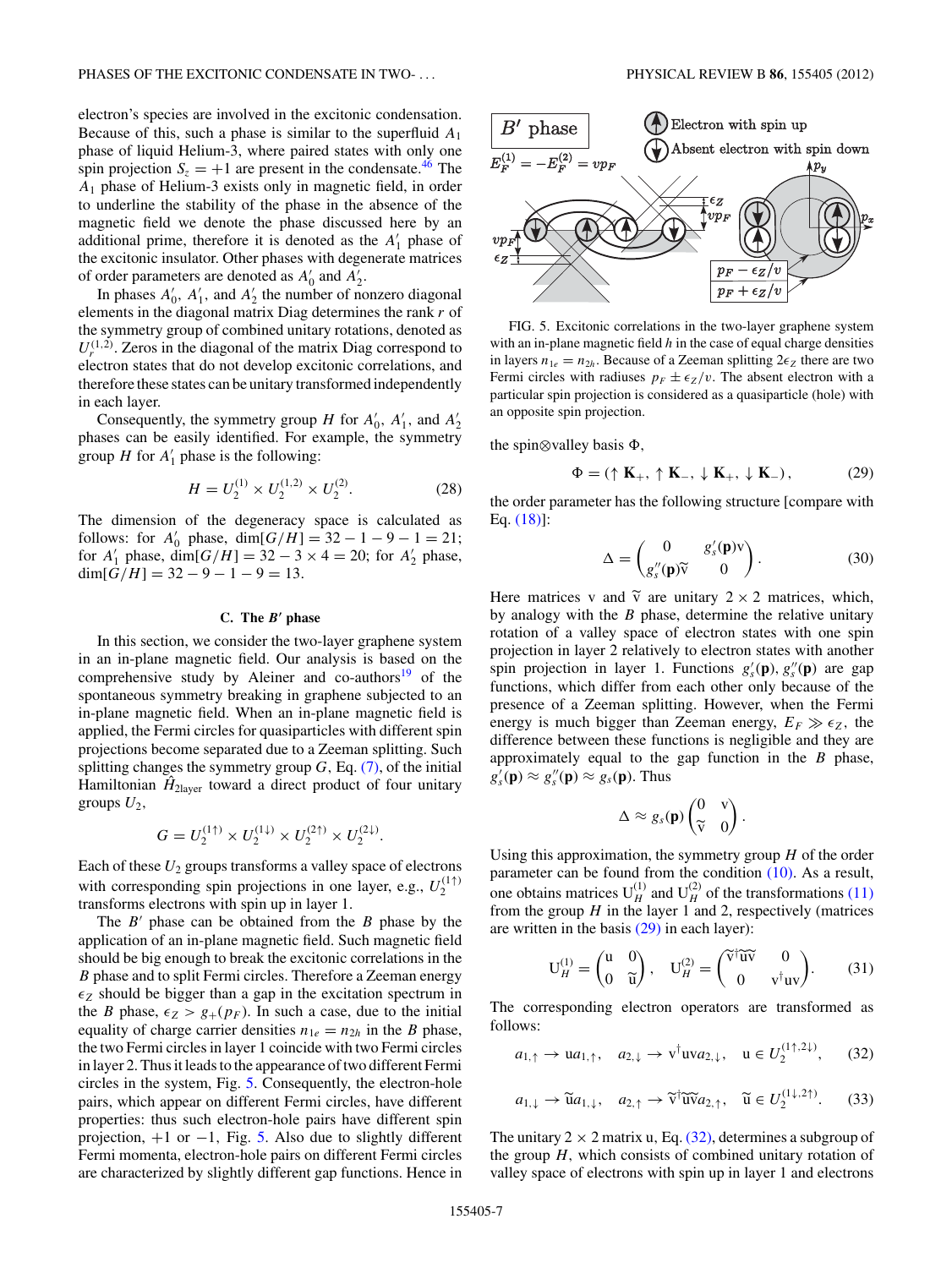<span id="page-7-0"></span>with spin down in layer 2:  $u \in U_2^{(1\uparrow,2\downarrow)}$ . The unitary  $2 \times 2$ matrix  $\widetilde{u}$ , Eq. [\(33\),](#page-6-0) defines another corresponding subgroup of the group  $H$ ,  $\widetilde{u} \in U_2^{(1\downarrow,2\uparrow)} \subset H$ . Hence in the phase considered<br>here the cummatry group  $H$  of the order perspector is given here, the symmetry group *H* of the order parameter is given by direct product of two subgroups:

$$
H = U_2^{(1\uparrow, 2\downarrow)} \times U_2^{(1\downarrow, 2\uparrow)}.\tag{34}
$$

Using expressions for groups  $G$  and  $H$  in the  $B'$  phase, we found that the degeneracy space *G/H* is eight dimensional,  $\dim[G/H] = 4 \times 4 - 4 - 4 = 8$ . It is also defined by the structure of the order parameter  $(30)$ , i.e., here, the degeneracy space is determined as a space of all possible unitary  $2 \times 2$ matrices v and  $\tilde{v}$ . Because of the nondegenerate matrix of the exploration execution experiments the property of the experimental experimental experiments. order parameter, the single-particle excitation spectrum in this phase is gapped.

Similarly to the *B* phase, the excitonic correlations in the *B*<sup> $\prime$ </sup> phase cease to exist when the external conditions ( $\epsilon_Z$ )  $g_{+}(p_F)$ ,  $n_{1e} = n_{2h}$ ) are perturbed, i.e., when Fermi circles in different layers are separated for the energy interval which is bigger than a double value of a gap in the single-particle excitation spectrum. Thus, in particular, in the schematic phase diagram Fig.  $1(b)$  at the border of the  $B'$  phase (when a symmetry  $n_{1e} = n_{2h}$  of charge carriers densities is violated) the ground state of the system transforms to an uncorrelated normal ground state via the first-order phase transition.

### **D. The** *A***<sup>1</sup> phase**

In contrast to  $B$  and  $B'$  phases, where all species of charge carriers develop excitonic correlations, in this section, we discuss another possible realization of the excitonic insulator state in the two-layer graphene system. We show that the excitonic correlated state can exist in the presence of an in-plane magnetic field and a specially chosen asymmetry in charge carriers densities in layers.

In order to achieve a necessary external conditions, firstly, we consider the two-layer system without a magnetic field and with equal charge carrier densities in layers. Under such conditions, the spectrum of electrons in both layers have only one Fermi circle at the Fermi momentum  $p_F$ . By changing the external gate voltages, we create asymmetry between charge carrier densities in layers:  $n_{1e} > n_{2h}$ . Thus the Fermi circle in layer 1 is situated at the momentum  $p_F + \delta p_F$ , and the Fermi circle in layer 2 is situated at the momentum  $p_F - \delta p_F$ , where  $\delta p_F > 0$ , and  $p_F$  is the Fermi momentum in the case  $n_{1e} = n_{2h}$  (i.e., in *B* and *B*<sup> $\prime$ </sup> phases). It is assumed that the separation between Fermi circles is big enough to prevent the development of excitonic correlations. Keeping the chosen values of densities, we switch-on an in-plane magnetic field with such a magnitude that the Zeeman energy  $\epsilon_Z$  is equal to the energy shift of each Fermi surface,  $\epsilon_Z = v \delta p_F$ , Fig. 6. The presence of an in-plane magnetic field signifies that the symmetry group  $G$  in such case is the same as in  $B'$  phase.

The external conditions mentioned above lead to the situation when only two out of four Fermi circles coincide: both the Fermi circle of electrons with spin up in the layer 1 (a Fermi circle with a smaller radius in the layer 1) and the Fermi circle of electrons with spin up in the layer 2 (a Fermi circle with a bigger radius in the layer 2) are situated at the same Fermi momenta  $p_F$ . Thus electron-hole pairs are formed



FIG. 6. Excitonic correlations in the *A*<sup>1</sup> phase. Starting from a zero magnetic field the asymmetry between charge carrier densities  $n_{1e} > n_{2h}$  is created. In terms of Fermi energies, it means  $E_F^{(1)}$  $|E_F^{(2)}|$ . A magnitude of an in-plane magnetic field is chosen such that a Zeeman energy  $\epsilon_Z$  satisfies the condition:  $E_F^{(1)} - \epsilon_Z = |E_F^{(2)}| + \epsilon_Z$ , where  $(E_F^{(1)} - \epsilon_Z)/v$  is the radius of the Fermi circle for electrons with spin up in layer 1, and  $(|E_F^{(2)}| + \epsilon_Z)/v$  is a radius of the Fermi circle for electrons with spin up in layer 2. Both of these Fermi circles are situated at the same Fermi momentum  $p_F$ . Therefore two out of four Fermi circles coincide, leading to excitonic correlations between only half of electron's species. Using the expression for the Fermi energies  $E_F^{(1)/(2)} = \pm v p_F + v \delta p_F$ ,  $p_F > \delta p_F$ , where  $\delta p_F =$  $(\sqrt{n_{1e}} - \sqrt{n_{2h}})\sqrt{\pi}/2$ , the condition on the Zeeman energy is the following:  $\epsilon_Z = v \delta p_F$ .

on these two coincided Fermi circles. Notice that a total spin projection of such an electron-hole pair is equal to a zero in contrast to electron-hole pairs with spin projections  $+1$  or  $-1$ in the  $B'$  phase. Fermi circles for electrons with spin down in both layers do not coincide with any other Fermi surfaces. Therefore corresponding electrons and holes are in a normal state (i.e., they do not participate in excitonic correlations), their single-particle excitation spectrum is gapless.

Thus for the phase discussed here only half of all electron species in the system develop excitonic correlations. It is reflected in the order parameter, whose structure in the basis [\(29\)](#page-6-0) in both layers is given by the following expression:

$$
\Delta = g_s(\mathbf{p}) \begin{pmatrix} \mathbf{v} & 0 \\ 0 & 0 \end{pmatrix} . \tag{35}
$$

Here, the gap function  $g_s(\mathbf{p})$  is the same as in other phases due to the same Fermi momentum  $p_F$  in the self-consistency equation and due to the approximation of the interaction among charge carriers in all phases by the screened interaction among charge carriers in the system in normal state. Similarly to the phases discussed previously, the unitary  $2 \times 2$  matrix v in the order parameter (35) determines a relative unitary rotation of the valley space of electrons with spin up in layer 2 relatively electrons with spin up in layer 1.

Solving the condition  $(10)$  with the order parameter  $(35)$ , we found that transformations from the group *H* are represented in layer 1 and 2 by following matrices  $U_H^{(1)}$  and  $U_H^{(2)}$  respectively (both matrices are written in the basis [\(29\)](#page-6-0) in each layer):

$$
\mathbf{U}_{H}^{(1)} = \begin{pmatrix} \mathbf{u} & 0 \\ 0 & \mathbf{u}' \end{pmatrix}, \quad \mathbf{U}_{H}^{(2)} = \begin{pmatrix} \mathbf{v}^{\dagger} \mathbf{u} \mathbf{v} & 0 \\ 0 & \mathbf{u}'' \end{pmatrix}. \tag{36}
$$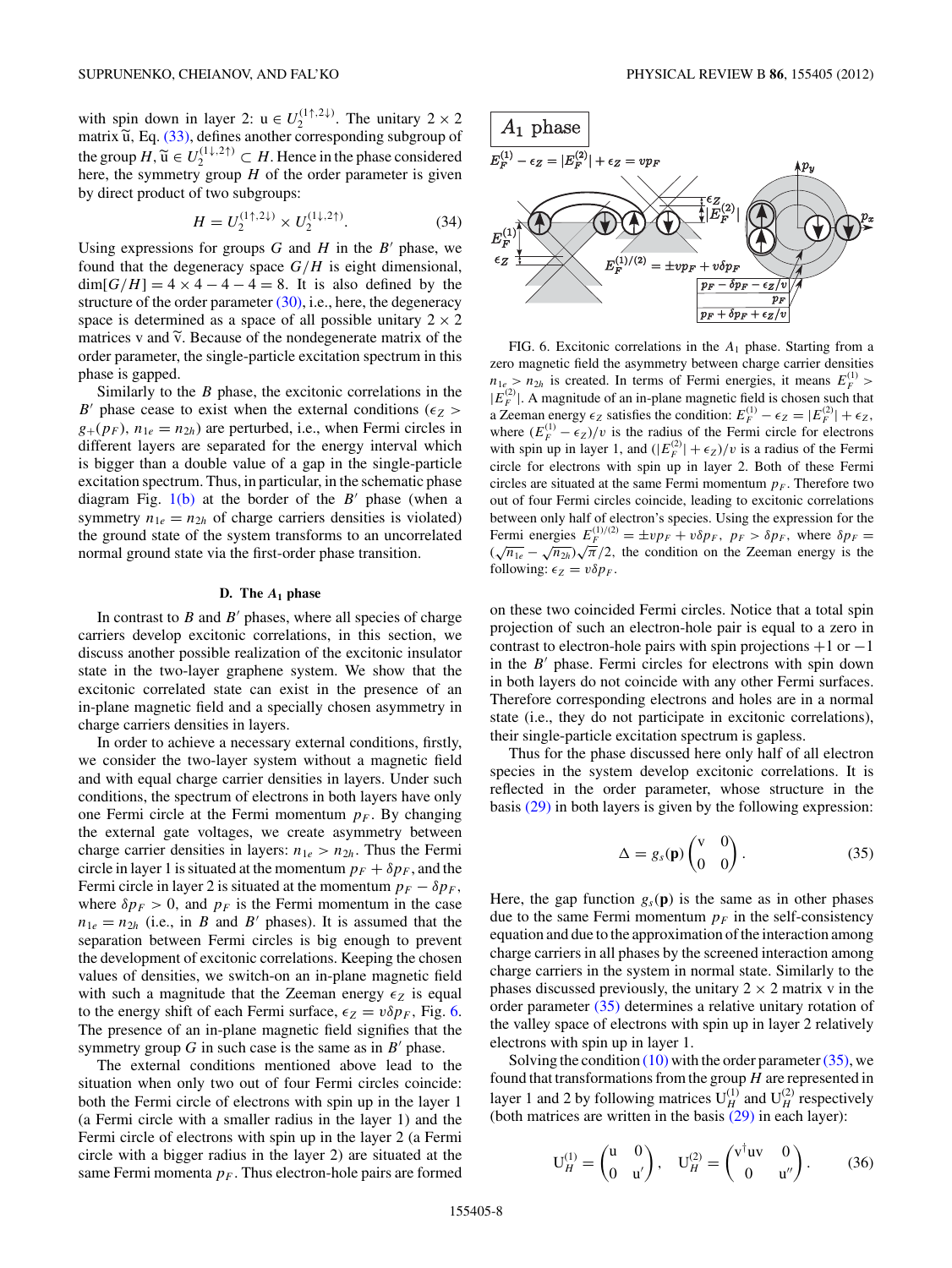<span id="page-8-0"></span>Here matrices  $u, u', u''$  are unitary  $2 \times 2$  matrices. The matrix u performs a combined unitary transformation of a valley space of electrons with spin up in both layers, in addition, the valley space of electrons in layer 2 is rotated by the order parameter [\(35\),](#page-7-0) compare with Eq. [\(32\).](#page-6-0) The valley space of electrons with spin down is transformed by the unitary matrix u' in layer 1 and by the unitary matrix u'' in layer 2, correspondingly:

$$
a_{1,\uparrow} \rightarrow ua_{1,\uparrow}, \quad a_{2,\uparrow} \rightarrow v^{\dagger} u v a_{2,\uparrow}, \quad u \in U_2^{(1\uparrow,2\uparrow)}, \quad (37)
$$

$$
a_{1,\downarrow} \to \mathbf{u}' a_{1,\downarrow}, \quad \mathbf{u}' \in U_2^{(1\downarrow)},\tag{38}
$$

$$
a_{2,\downarrow} \to \mathbf{u}'' a_{2,\downarrow}, \quad \mathbf{u}'' \in U_2^{(2\downarrow)}.\tag{39}
$$

Thus group H consists of the direct product of three unitary groups:

$$
H = U_2^{(1\downarrow)} \times U_2^{(1\uparrow,2\uparrow)} \times U_2^{(2\downarrow)}.\tag{40}
$$

Using the expressions for initial symmetry group *G* and Eq.  $(40)$ , we find that the degeneracy space  $G/H$  in this phase is four dimensional, dim $[G/H] = 16 - 3 \times 4 = 4$ . It is determined by the manifold of all possible matrices  $v \in U_2$ in the structure of the order parameter [\(35\).](#page-7-0)

The subgroups  $U_2^{(1\downarrow)}$  and  $U_2^{(2\downarrow)}$  are present in both groups *G* and *H,* the appearance of the correlated state does not change them. Therefore for the phase discussed here the initial symmetry is broken only partially. According to the similarities with the superfluid  $A_1$  phase of liquid Helium-3 (i.e., that the phase described here exists in magnetic field and has a partial relative symmetry breaking  $38-41,46$ ), the phase discussed in this subsection was denoted as *A*<sup>1</sup> phase.

### **VI. RESULTS AND DISCUSSIONS**

In the present paper, we consider a two-layer graphene system where external gate voltage induces a finite density of electrons in one layer and holes in another. Assuming that the transition temperature  $T_c$  toward excitonic insulator is high enough so that it can be observed, we classify phases of such correlated state. In order to obtain different excitonic correlations and therefore different phases, we propose to use parallel to graphene layers magnetic field and perpendicular to graphene layers electric field.

Firstly, we consider the Hamiltonian of the two-layer graphene system. We recognize that the ground state is characterized by a high symmetry group—the group of unitary rotations of spin⊗valley space of electrons in each layer independently. Below a transition temperature  $T_c$ , this symmetry is reduced by a nonzero order parameter toward a symmetry of the excitonic insulating ground state, which consists of electron-hole pairs with electrons on one layer and holes on another. Following the BCS theory of superconductivity, we identify the condition for such electron-hole pairing, determine the order parameter and build a BCS-like mean-field theory of the excitonic insulator. Analyzing a symmetry breaking of the initial ground state by the order parameter, we consider a condition that mutually determines the order parameter and the corresponding symmetry group of the excitonic insulator ground state. Using a singular value decomposition of the matrix of the order parameter, for each phase of the excitonic

insulator, we obtain a corresponding symmetry group of the ground state, a structure of the order parameter and its degeneracy space. The results of a phase classification of the excitonic insulator are shown in Table [I,](#page-4-0) the most energetically stable phases are shown in the phase diagram, Fig.  $1(b)$ , and on Figs. [4–](#page-5-0)[6.](#page-7-0)

It is important to notice that the excitonic correlations in all phases discussed in this paper origin from the coincided Fermi surfaces at approximately the same Fermi momentum  $p_F$  (we use assumption  $E_F \gg \epsilon_Z$ , where the Fermi energy  $E_F$ is determined in the system without a magnetic field and with equal densities of charge carriers in layers  $n_{1e} = n_{2h}$ ). Thus assuming that the interaction among charge carriers is the same in all phases (i.e., that the effect of excitonic correlations on the screening of the interaction can be neglected $^{27}$ ), we obtain that the energy gap in the single-particle excitation spectrum in all phases is determined by the same self-consistency equation. Therefore the transition temperature  $T_c$  estimated from the self-consistency equation<sup>46</sup> should be the same for all phases.

At a temperature lower than the transition temperature  $T_c$ , transitions between phases in the phase diagram are found to be of the first order. Phases of excitonic insulator have different properties: thus the electron-hole pairs in  $B'$  phase have total spin projection  $+1$  or  $-1$ , see Fig. [5,](#page-6-0) whereas in the  $A_1$  phase a total spin projection of an electron-hole pair is equal to zero, see Fig. [6.](#page-7-0)

According to the number of estimations of the critical temperature in the considered system, the most optimistic estimation gives values of  $T_c$  close to a room temperature.<sup>[22](#page-9-0)</sup> However, this estimation<sup>22</sup> does not take screening of the Coulomb interaction into account, explaining it by the assumption of the first-order phase transition in the system. Some other estimations $25,27$  point on the improbability of observation of excitonic condensation due to extremely low transition temperature  $\lesssim 1$  mK, ( $T_c \approx 10^{-7} E_F$ ). According to Refs. [25](#page-9-0) and [27,](#page-9-0) the reason for low transition temperature lays in the effective screening of the Coulomb interaction by a big number *N* of species of electrons.<sup>[25,51](#page-9-0)</sup> In the considered system  $N = 8$ , which is given by the product of two valleys, two spin projections and two layers. Such large *N* increases screening and makes excitonic condensation not so effective, as in the monolayer graphene<sup>52</sup> and especially in the monolayer graphene in a magnetic field,  $19,53$  where  $T_c$  can reach values up to  $10^{-4}E_F$ . However, recent investigations, based on a detailed treatment of the screened Coulomb interaction<sup>28-30,54,55</sup> and on a consideration of a multiband pairing $31,54$  or pairing with nonzero momentum $<sup>56</sup>$  suggest that the transition temperature</sup>  $T_c$  can be sufficiently big for the experimental observation of the excitonic insulator in the considered system. Together with recent experimental realization of the two-layer graphene system $32-37$  it provides a hope that the phase diagram of the excitonic insulator, Fig.  $1(b)$ , under favorable conditions<sup>57–60</sup> will be observed experimentally.

#### **ACKNOWLEDGMENTS**

Y.F.S. would like to thank L. Glazman, E. Burovski, and Y. Sherkunov for useful discussions. The authors thank EPSRC and Physics Department at Lancaster University for financial support.